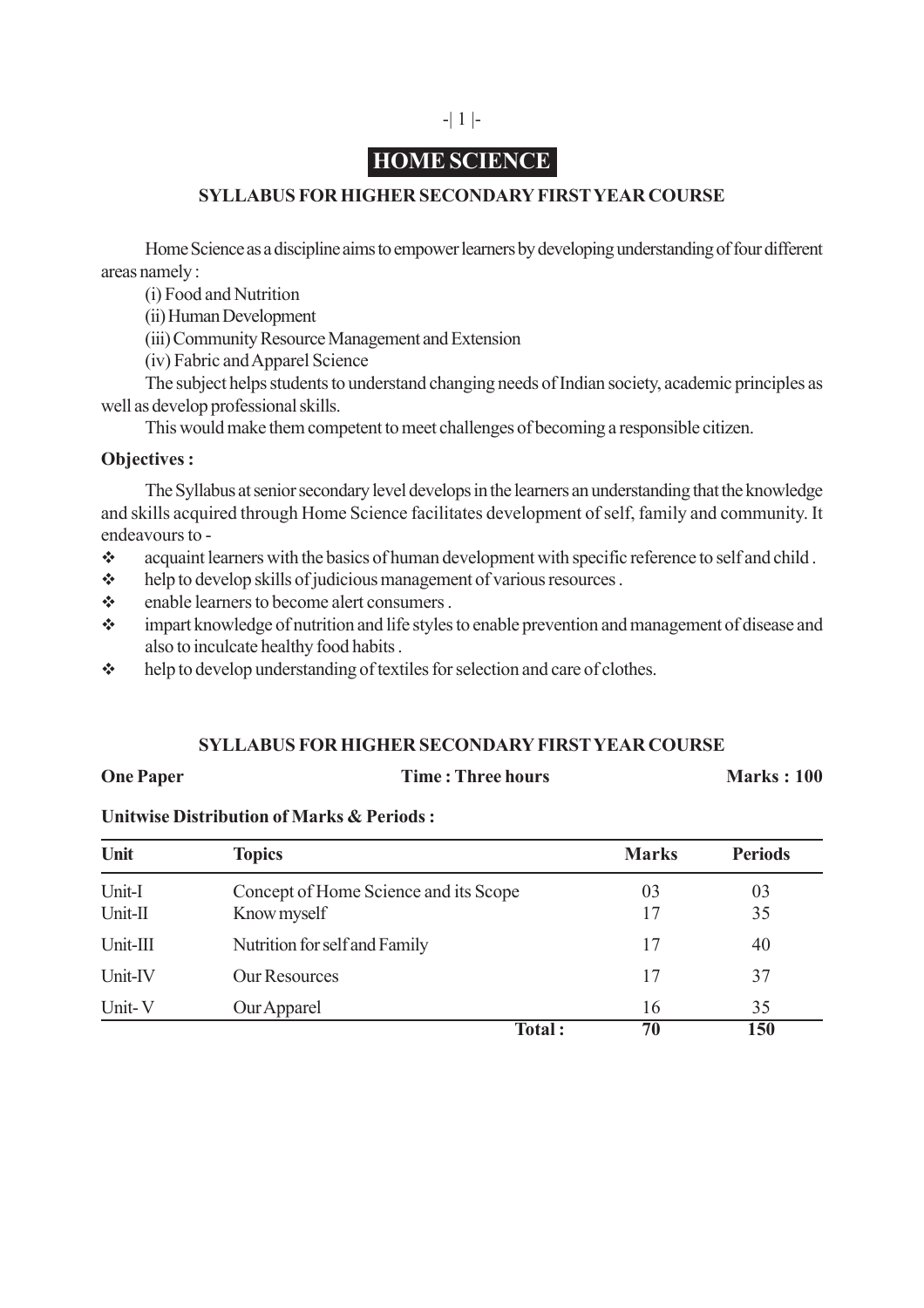#### **Unitwise Distribution of Course Contents:**

#### **Unit -I : CONCEPT OF HOME SCIENCE AND ITS SCOPE**

**Home Science :** Definition, Objectives, Philosophy of Home Science, Different branches of Home Science and its scope.

#### **Unit-II : KNOW MYSELF**

**Growth and Development :** Meaning, Principles, Factors affecting growth development, Different Stages of development, Adolescence, Meaning, early (12-15 years) and late (16- 18 years) adolescence, Early and late matures characteristics of adolescence.

**Different aspects of Development during adolescence:** Physical Development: growth spurt, sexual development; Cognitive development, Transition from concrete to formal operation; Social and Emotional development; Different interest of adolescence, varied and changing interest, concern about future; adolescence a period of strain and stress.

**Important developmental tasks:** Developmental task in Adolescence- Accepting one's physique; achieving new and more matured relations with age mates of both sexes; achieving a masculine feminine social general role; achieving emotional independence from parent; preparing for career; reproductive health and prevention of anemia.

**Individual differences :** Difference between same sex, differences across the two sexes, early and late matures, role of heredity and environment (family, peers, school and neighbourhood).

**Interpersonal Skills :** Relation with the family, peers and members of the community.

**Special needs of adolescence :** Nutritional requirements: qualitatives and quantitative: Exercise and entertainment; importance of physical activity in social development and prevention of obesity; Understanding from parents.

**Problems of adolescence :** Awkwardness due to growth spurt; freedom and control; depression; alcohol, drugs and smoking; delinquency; problem related to sex; ignorance and increased curiosity, Prevention of HIV / AIDS and other sexually transmitted diseases;

**Population Education :** Understand the term 'population Explosion', Effect of population explosion, Reasons of population explosion. Neglect of girl child; causes, prevention, legal and social laws, government incentives to improve status of girl child, desire for male child; small family norms.

Population education- meaning, objectives and importance of population education.

# **Unit-III: NUTRITION FOR SELF AND FAMILY**

**Definition and Relationship between food, nutrition, health :** Definition of health, Dimension of health, Health and Dieease, Definition of Food, Nutrient, Nutrition and Nutritional status, Food and Health, Classification of Food- On the basis of functions and nutrients, Nutritional and calorie intake as a basis of poverty line.

**Functions of food :** Physiological function of food- Energy giving, Body-building, Protective and Regulatory, Psychological function of food, Sociological function of food, Signs of good Health, Physical status, psychological status, Mental ability morality and longevity.

**Selection of Foods for optimum nutrition and good health :** Basic knowledge of nutrients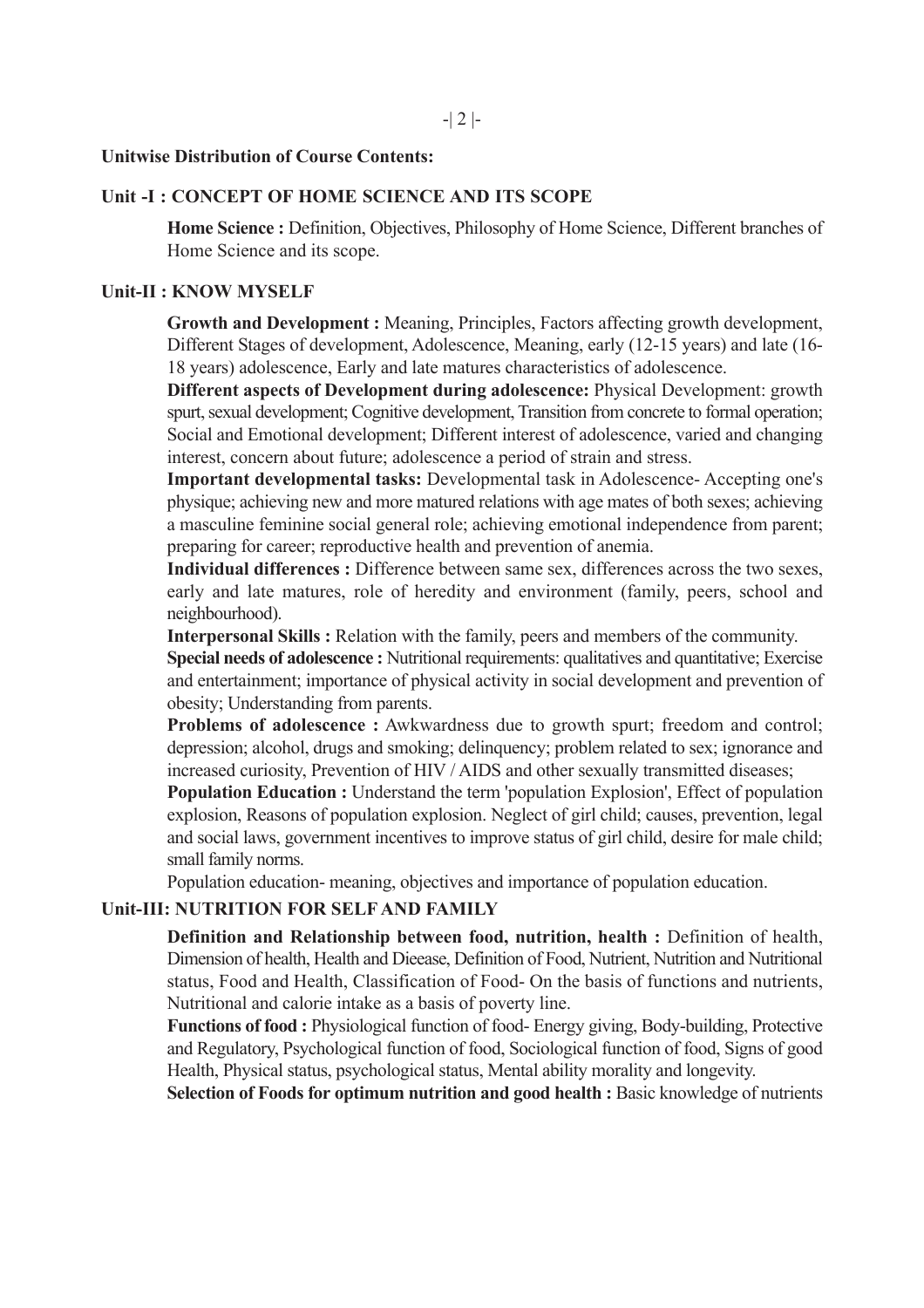(Source, Functions, Deficiency and Prevention)- Protein, Carbohydrate, Fat, Dietary Fiber, Vitamin- A, D, E, K, B<sub>1</sub>, B<sub>2</sub>, Niacin, Folic Acid, B<sub>12</sub> and Vitamin-C minerals- Calcium, Phosphorus, iron, iodine. Basic Food Groups and their contribution, Concept of Balanced diet, Food and Nutritional requirement for family (ICMR tables); factor influencing selection of food culture, family food practice, media, peers, easy availability of food.

**Maximum nutritive value from food by proper selection, preparation, cooking and storage :** Selection and storage of foods-perishable, semi-perishable, non-perishable, convenience of food and their selection & storage. Reasons for spoilage- Food preservationits importance, principles, methods of preservation, Dehydration, Refrigeration, Use of chemicals & household preservatives, Preparation of food, cooking- Reasons, principles, methods of cooking, Baking, grilling, Roasting, boiling, steaming, pressure cooking Frying- Deep fat frying, Sauteing. Effect of cooking on the nutritive value of food; Loss of nutrients during preparation and cooking of food and their minimization. Methods of enhancing nutritive value of food - germination, fermentation, fortification and food combination.

## **Unit-IV: OUR RESOURCES**

**Resources :** Meaning and Types- (a) Human Resources - Knowledge, Skills, Time, Energy, Attitudes, (b) Non-Human Resources- Money, Goods, Property, (c) Community Facilities. Characteristics of Resource, Need to manage the resources; methods of conservation of Shared resources- fuel, electricity, water, public transport system, park, school and hospital, road.

**Management :** Meaning and need for management. Steps in management- Planning, Organizing Controlling, Implementing and Evaluation. Decision Making Steps in decision making, Role of decision making in Management.

**Time and Energy Management :** Concept of time and energy, need and procedure for managing time for occupation and leisure. Management of energy- Fatigue- Meaning and types, work simplification- meaning and method, role of different members of the family in efficient running of a home.

**Organization of space, work at home :** Importance of home, Activities in a home- allocation of space for different activities. Use of colours and accessories like- flower arrangement, picture hanging to make these centre attractive.

Work ethics : Meaning and importance : elements of work place, Discipline at workplace, Respect for the job undertaken, Observing punctuality and regularity towards the job, Stick to the job and seat during the work hours, Knowing the job, Using polite language etc. Code of work ethics.

#### **Unit-V: OUR APPAREL**

**Fibre Science :** Fibre and its characteristics, Types of Fibre and their properties, Natural Fibre-Cotton, Silk, Wool; Man Made– Nylon, Rayon, Polyester and Blend (Terry-cot, Terrysilk, Terry-wool) Fibre Identification- Methods- Physical Observation or Visual inspection, Burning Test, Microscopic, Solubility test.

**Fabric Construction :** Concept of yarn, Types of yarn, yarn making- (Spinning - Mechanical and Chemical)- Method of Fabric Construction- Weaving-plain, twill satin sateen, Knitting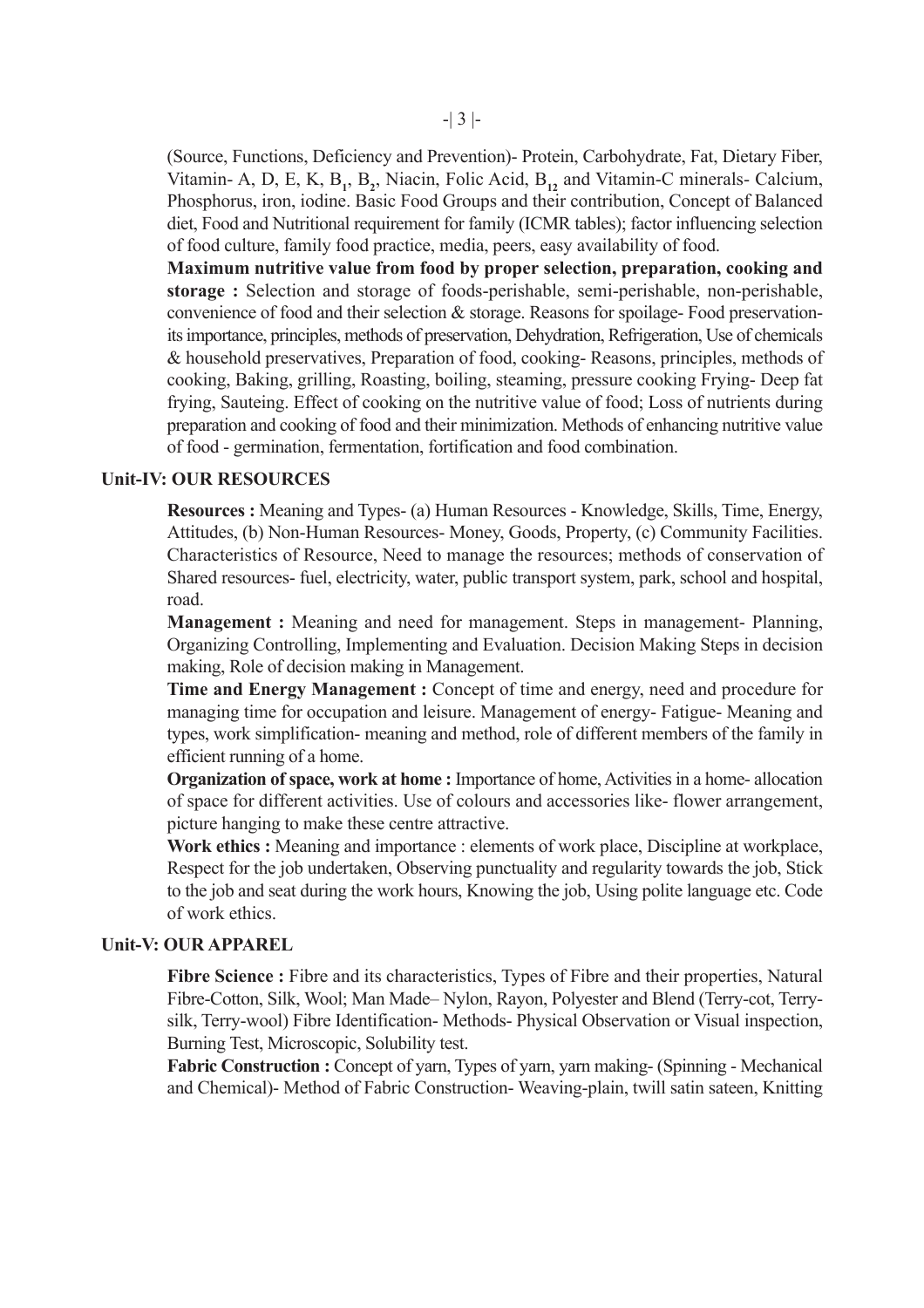and Non-woven Fabric; - Felting, Effect of weaving on appearance, durability, maintenance of garment.

**Finishing :** Meaning, Importance, classification of Finishing process, Basic Finishing, Cleaning, Bleaching, Stiffening, tantering. Special finishes- Mercerization Shrinkage control, water proofing; dyeing and printing, dyes and its type of Printing, methods of printing-Block printing; Roller printing, Discharge Resist, Screen and pigment printing.

## **SYLLABUS FOR HOME SCIENCE PRACTICAL**

## **Time : Three hours Marks : 30**

| Unit     | <b>Topics</b>                 |        | <b>Marks</b> | <b>Total Period:50</b> |
|----------|-------------------------------|--------|--------------|------------------------|
| Unit-I   | Concept of Home Science       |        |              |                        |
| Unit-II  | Know myself                   |        |              |                        |
| Unit-III | Nutrition for Self and Family |        | 08           |                        |
| Unit-IV  | My Resources                  |        | 08           |                        |
| Unit-V   | My Apparel                    |        | 07           |                        |
|          | Record                        |        | 05           |                        |
|          | Viva                          |        | 02           |                        |
|          |                               | Total: | 30           |                        |

#### **Unitwise Distribution of Marks & Periods :**

## **Unitwise Distribution of Course contents:**

#### **Unit-I : Concept of Home Science:**

**Activity:** Make a list of Higher Secondary Schools and Colleges of Assam where Home Science is offered as a subject.

## **Unit-II: Know Myself: issues related to adolescents**

Activity : Observe and test your own strengths and weaknesses. Discuss about them in class with your teacher and fellow students; take a decision about maximum utilization of strength and improvement upon weakness, Activity: Report situations from your life to indicate your interaction within the family, with peers and with members of the community.

## **Unit-III: Nutrition for Self and Family**

- **Activity :** Look for signs of good health within your family.
- **Activity :** Make a list of foods available in the local market according to food groups.
- **Activity :** Observe how different food stuffs are stored at home and evaluate the effectiveness of the method; list out the steps, practices to preserve and optimize nutrients while preparing meals for your family.
- **Practical :** Prepare any three items for meals (cereals, pulses or vegetables) and four for snacks items (2 from snacks and 2 from sweets).